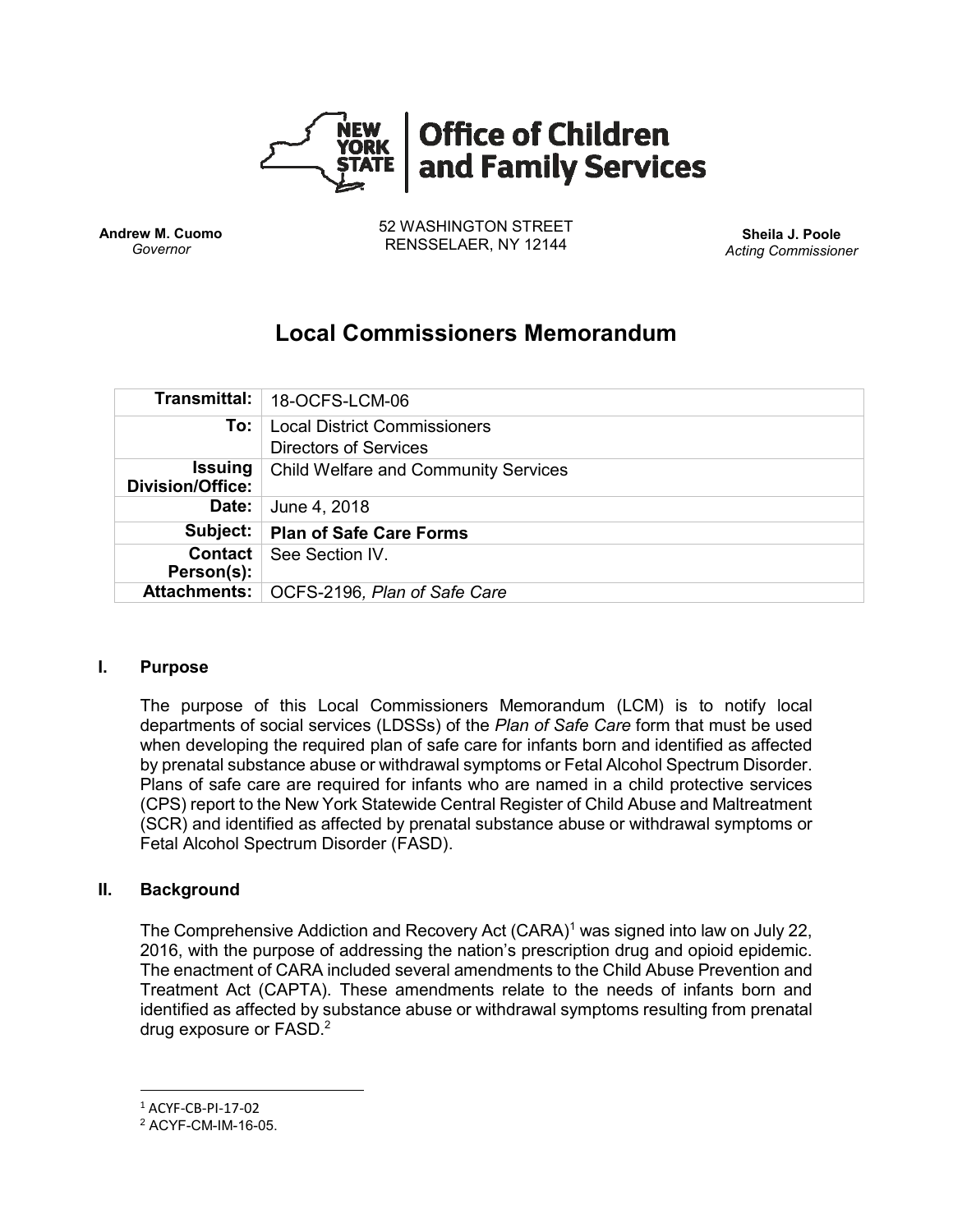The development of a plan of safe care is required to promote the safety and well-being of an infant born and identified as affected by substance abuse or withdrawal symptoms resulting from prenatal drug exposure or FASD. Where applicable, plans of safe care must be developed for infants. The plan of safe care must address the needs of both the infant **and** the affected family or caregiver. The plan of safe care addresses the actions and services that will meet the infant and family's needs and support the in family achieving long-term recovery.

On April 28, 2017, OCFS issued an LCM<sup>3</sup> to provide LDSSs with information about CARA and its amendments to CAPTA, including details about the plan of safe care requirement. Pursuant to that LCM, LDSS must include in the case progress notes details of the plan of safe care, the identity of any other professionals who were involved in the development of the plan and indicate what other appropriate service referrals were made by either CPS or the other professionals involved with the family.

This release includes the OCFS-2196*, Plan of Safe Care,* a form created by OCFS with input from the New York State Department of Health (DOH) and the New York State Office of Alcohol and Substance Abuse Services (OASAS). LDSSs are required to use this form to develop and document a plan of safe care for any registered CPS report received on an infant reported by a health care professional as affected by substance abuse or withdrawal resulting from prenatal drug exposure or FASD as reported by a health care professional. While the plan of safe care form outlines the specifics of the plan, it is the responsibility of the LDSS to monitor the activities in the plan and document the implementation and progress of the plan in the case record.

#### **III. Program Implications**

 $\overline{\phantom{a}}$ 

When CPS receives a report transmitted from the SCR regarding an infant born and identified as affected by substance abuse or withdrawal symptoms resulting from prenatal substance exposure or a FASD, as required by 17-OCFS-LCM-03, CPS must develop a plan of safe care with the family and any service providers working with the family. Ideally, communication about a plan of safe care should take place prior to the infant and mother being discharged from the hospital.

The plan of safe care must address the immediate safety needs of the affected infant, and the health and substance use disorder needs of the infant and the affected family or caregiver. The plan of safe care is effective when it reflects the input of the family and professionals and provides relevant resources to address the family's needs. The plan of safe care should include referrals to appropriate services that support the affected infant and family or caregivers.

The focus of the plan of safe care is promoting the safety of an infant while developing a strategy to address the well-being of the family. Plans of safe care may require modification by the family and CPS post hospital discharge, as the implementation of the plan moves forward. Any modifications to the plan should occur in cooperation with the family and service providers, and where necessary, be documented in an amended OCFS-2196*, Plan of Safe Care* form.

<sup>3</sup> 17-OCFS-LCM-03 *Amendments to the Federal Child Abuse Prevention and Treatment Act by the Federal Comprehensive Addiction and Recovery Act of 2016 and Corresponding State Requirements.*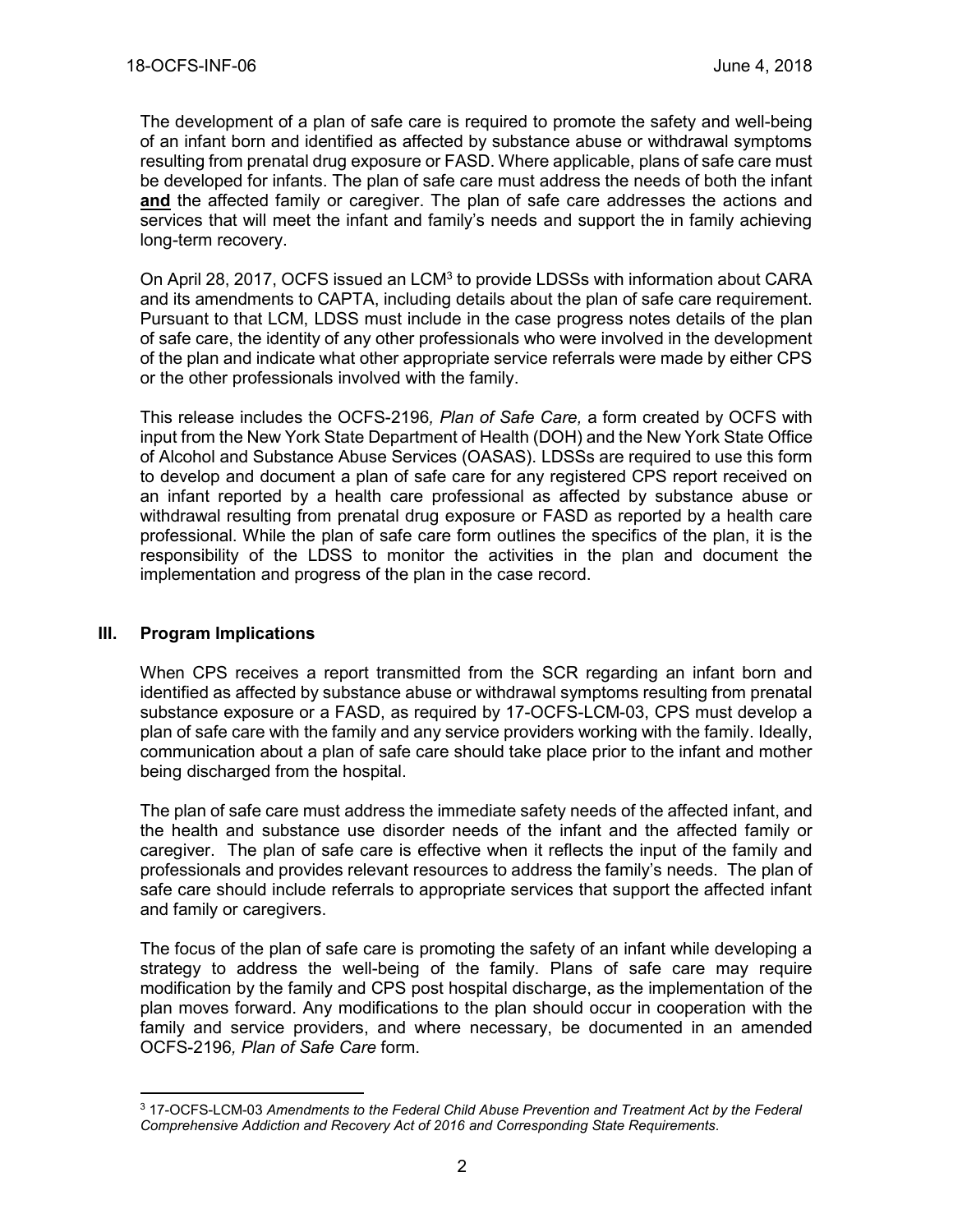#### **IV. Required Actions**

As required by 17-OCFS-LCM-03, following the receipt of a CPS report from the SCR that meets the criteria for a plan of safe care, CPS should inquire of the health care providers and any substance use treatment professionals involved with the family whether a plan of safe care has already been developed.

If a plan of safe care was developed prior to CPS involvement, CPS should obtain a copy of the plan of safe care for their records and review it to ensure the continuity of services or referrals.

If a plan of safe care was not developed prior to CPS involvement, CPS **must** develop and document the plan of safe care using form OCFS-2196*, Plan of Safe Care.*

Consistent with good casework practice, CPS must develop a plan of safe care with input from the parents, caregivers, and professionals and agencies involved in caring for the infant and family. To develop the plan of safe care, CPS must obtain the infant's medical records, including any diagnoses or other pertinent information that would assist in determining and addressing the specific care needs of the infant. CPS must assess the health care, developmental, and other needs of the infant. CPS must also gather information about the health and substance use of family members to determine its impact on general family functioning, including physical and mental health, life management, relationships, etc.

The securing of medical, mental health and substance abuse information is accomplished via interviews with collateral contacts, as part of the CPS investigation. It may be necessary to secure signed releases of information from the infant's parents or a court order to obtain medical, mental health or substance abuse records, including any plan of safe care developed by health care providers or substance use treatment professionals.<sup>4</sup>

#### **OCFS-2196 Plan of Safe Care Form**

The OCFS*-*2196*, Plan of Safe Care* form must be completed as indicated below and be stored in the family's case record.

#### 1. Household Members and Affected Family or Caregivers of the Infant

Specify the demographic information on household members of the affected infant. Include all members who reside in the home: parents, other children, relatives, and nonrelatives.

#### 2. Post-Discharge Family Strengths and Goals

List the family's strengths and goals. Strengths and goals may include but are not limited to the following:

- Breastfeeding
- Parenting support
- Recovery

 $\overline{a}$ <sup>4</sup> New York State Child Protective Services Manual, Chapter 6, page F-9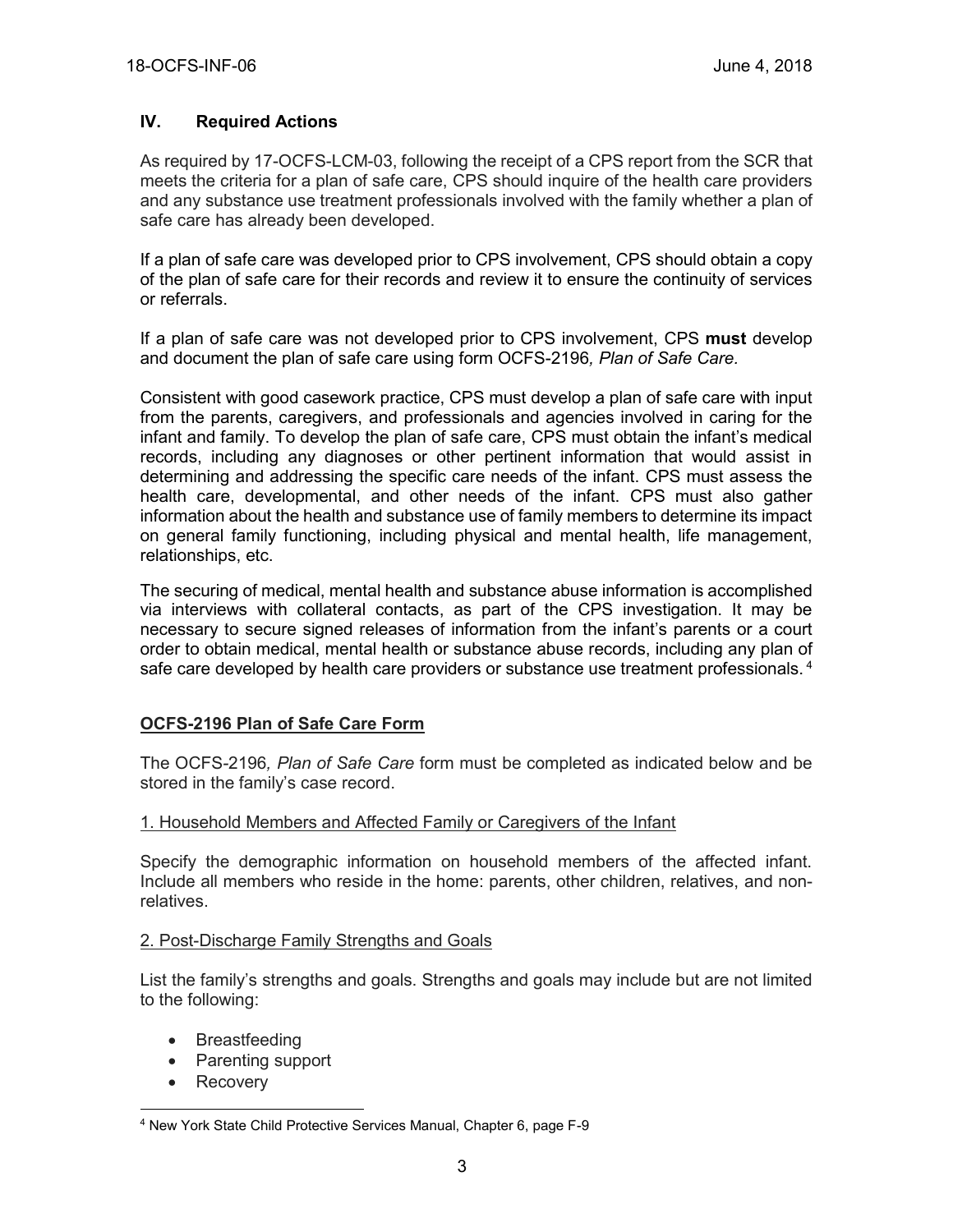## 3. Identified Supports

List the family's current formal or informal supports. Identified supports may include but are not limited to the following:

- Stable living environment
- Employment
- Family and friends

# 4. Safety and Protective Factors Present

List the safety and protective factors. These may include but are not limited to the following:

- Parental Resilience
- Knowledge of Parenting and child development
- Presence of a supportive extended family willing and able to help
- Demonstrated ability of parents to accept responsibility for their behavior and willingness to change

# 5. Family is Currently Involved in the Following Services

List the family's current services.

# 6. New Family Services Referred or Recommended

Document referrals made or recommended services for the infant and/or the family/caregiver. Referrals to services may include, but are not limited to the following:

- Substance use disorder treatment services (outpatient/inpatient)
- Home visiting
- Early intervention
- Case management\*
- Case planning\*
- Child day care services\*
- Homemaker services\*

 $\overline{\phantom{a}}$  , and the set of the set of the set of the set of the set of the set of the set of the set of the set of the set of the set of the set of the set of the set of the set of the set of the set of the set of the s \* Core preventive services: must be available to a child/youth and his/her family whom the LDSS is required to serve pursuant to OCFS regulations 18 NYCRR 423.4(d)(1), 18 NYCRR 430.9 and section 409-a (1) of the Social Services Law. Non-core services may be available to the extent set forth in the LDSS's comprehensive annual services plan.